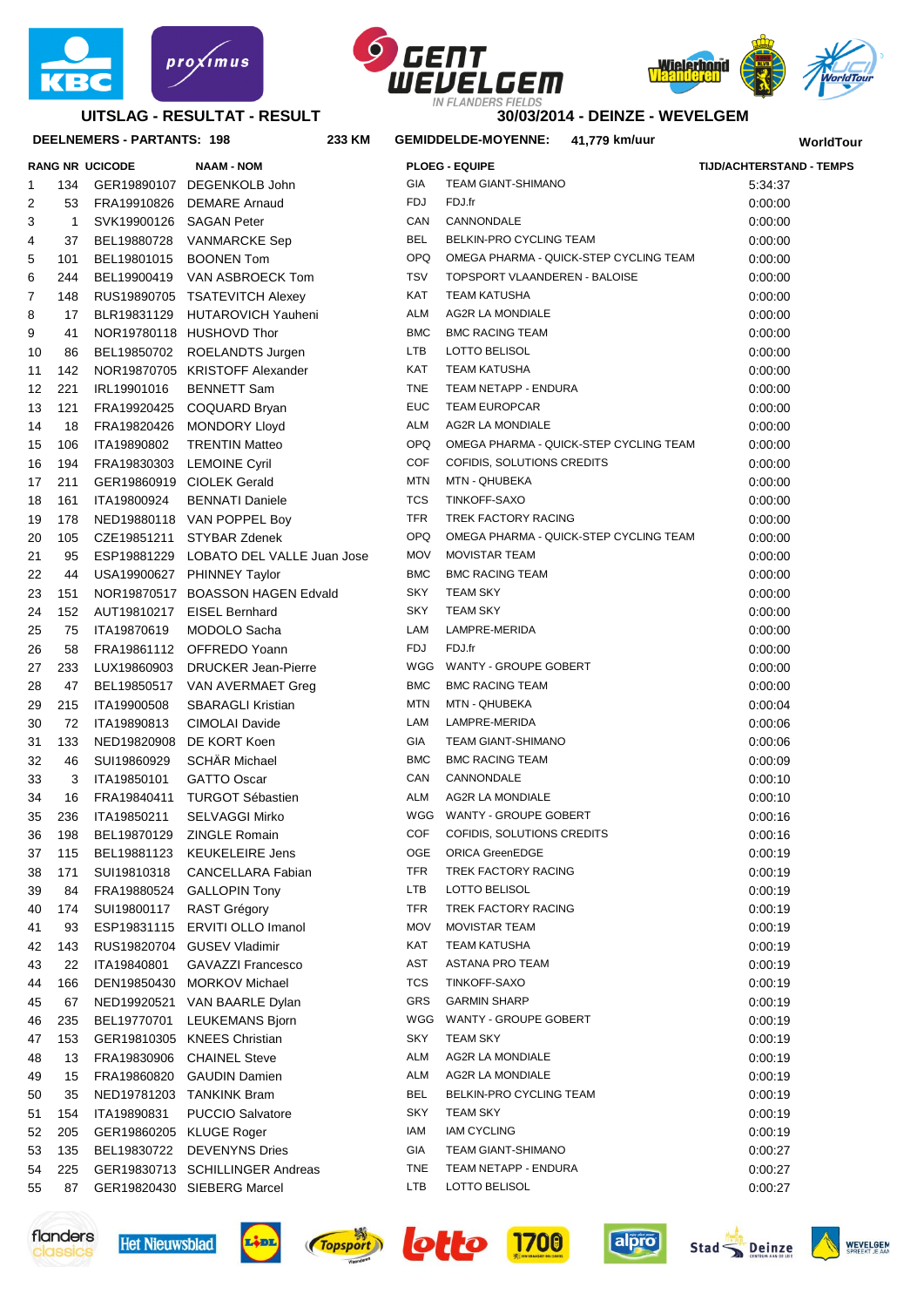





**30/03/2014 - DEINZE - WEVELGEM**

#### **DEELNEMERS - PARTANTS: 198 233**

|          |                     | <b>RANG NR UCICODE</b>     | <b>NAAM - NOM</b>                           |  |  |
|----------|---------------------|----------------------------|---------------------------------------------|--|--|
| 56       | 52                  | FRA19850806                | <b>DELAGE Mickael</b>                       |  |  |
| 57       | 45                  | ITA19791030                | <b>QUINZIATO Manuel</b>                     |  |  |
| 58       | 43                  | SUI19900803                | <b>DILLIER Silvan</b>                       |  |  |
| 59       | 91                  | CRC19860829                | AMADOR BAKKAZAKOVA Andre                    |  |  |
| 60       | 64                  | NED19850117                | LANGEVELD Sebastian                         |  |  |
| 61       | 172                 | BEL19790829                | <b>DEVOLDER Stijn</b>                       |  |  |
| 62       | 184                 | NED19830513                | <b>HOOGERLAND Johnny</b>                    |  |  |
| 63       | 61                  | NZL19850407                | <b>BAUER Jack</b>                           |  |  |
| 64       | 137                 | NED19890209                | SINKELDAM Ramon                             |  |  |
| 65       | 21                  | SLO19800808                | <b>BOZIC Borut</b>                          |  |  |
| 66       | 192                 | ESP19860331                | <b>GARCIA ECHEGUIBEL Egoitz</b>             |  |  |
| 67       | 107                 | BEL19910214                | VAN KEIRSBULCK Guillaume                    |  |  |
| 68       | 173                 | UKR19800104                | POPOVYCH Yaroslav                           |  |  |
| 69       | 103                 | BEL19860409                | <b>MAES Nikolas</b>                         |  |  |
| 70       | 181                 | ITA19840612                | <b>BANDIERA Marco</b>                       |  |  |
| 71       | 102                 | BEL19821221<br>DEN19840831 | KEISSE IIjo<br><b>BRESCHEL Matti</b>        |  |  |
| 72       | 163                 | NED19851226                | <b>LEEZER Thomas</b>                        |  |  |
| 73       | 34                  |                            |                                             |  |  |
| 74       | 164                 | DEN19890706                | <b>JUUL JENSEN Christopher</b>              |  |  |
| 75<br>76 | 218                 | RSA19870213<br>ITA19840716 | <b>VENTER Jaco</b><br><b>MARANGONI Alan</b> |  |  |
| 77       | 8<br>$\overline{7}$ | ITA19801210                | LONGO BORGHINI Paolo                        |  |  |
| 78       | 2                   | POL19850307                | <b>BODNAR Maciej</b>                        |  |  |
| 79       | 23                  | UKR19830807                | <b>GRIVKO Andriy</b>                        |  |  |
| 80       | 108                 | SVK19850221                | <b>VELITS Martin</b>                        |  |  |
| 81       | 111                 | AUS19861002                | <b>DOCKER Mitchell</b>                      |  |  |
| 82       | 42                  | BEL19880324                | <b>LODEWYCK Klaas</b>                       |  |  |
| 83       | 222                 | AUS19870927                | <b>DEMPSTER Zakkari</b>                     |  |  |
| 84       | 238                 | BEL19780904                | <b>VEUCHELEN Frederik</b>                   |  |  |
| 85       | 162                 | ITA19870312                | <b>BOARO</b> Manuele                        |  |  |
| 86       | 24                  | KAZ19860313                | <b>GRUZDEV Dmitriy</b>                      |  |  |
| 87       | 27                  | KAZ19870307                | <b>TLEUBAYEV Ruslan</b>                     |  |  |
| 88       | 185                 | ITA19881002                | <b>PARRINELLO Antonio</b>                   |  |  |
| 89       | 176                 | NZL19880708                | <b>SERGENT Jesse</b>                        |  |  |
| 90       | 223                 | SLO19880717                | <b>JARC Blaz</b>                            |  |  |
| 91       | 241                 | BEL19890321                | <b>DECLERCQ Tim</b>                         |  |  |
| 92       | 127                 | FRA19830106                | <b>PICHOT Alexandre</b>                     |  |  |
| 93       | 177                 | NED19930726                | VAN POPPEL Danny                            |  |  |
| 94       | 201                 | SUI19900826                | <b>AREGGER Marcel</b>                       |  |  |
| 95       | 25                  | ITA19890612                | <b>GUARDINI Andrea</b>                      |  |  |
| 96       | 6                   | AUT19880929                | <b>KRIZEK Matthias</b>                      |  |  |
| 97       | 186                 | ITA19900429                | <b>TESTI Nicola</b>                         |  |  |
| 98       | 245                 | BEL19890127                | <b>SALOMEIN Jarl</b>                        |  |  |
| 99       | 131                 | GER19911118                | <b>ARNDT Nikias</b>                         |  |  |
| 100      | 195                 | FRA19900926                | <b>PETIT Adrien</b>                         |  |  |
| 101      | 132                 | NED19791227                | <b>CURVERS Roy</b>                          |  |  |
| 102      | 33                  | GER19830417                | <b>WAGNER Robert</b>                        |  |  |
| 103      | 212                 | LTU19851208                | KONOVALOVAS Ignatas                         |  |  |
| 104      | 147                 | LAT19870415                | <b>SMUKULIS Gatis</b>                       |  |  |
| 105      | 63                  | NED19891126                | <b>KREDER Raymond</b>                       |  |  |
| 106      | 234                 | NED19901104                | <b>KREDER Wesley</b>                        |  |  |
| 107      | 145                 | RUS19860221                | <b>PORSEV Alexander</b>                     |  |  |
| 108      | 31                  | NED19851230                | <b>BOOM Lars</b>                            |  |  |
| 109      | 57                  | FRA19820625                | <b>BONNET William</b>                       |  |  |
|          | 110 56              | FRA19841212                | <b>LADAGNOUS Matthieu</b>                   |  |  |

|     |         | DEELNEMERS - PARTANTS: 198 | 233 KM                                |            | 41,779 km/uur<br><b>GEMIDDELDE-MOYENNE:</b> | WorldTour                       |
|-----|---------|----------------------------|---------------------------------------|------------|---------------------------------------------|---------------------------------|
|     |         | <b>RANG NR UCICODE</b>     | <b>NAAM - NOM</b>                     |            | <b>PLOEG - EQUIPE</b>                       | <b>TIJD/ACHTERSTAND - TEMPS</b> |
| 56  | 52      | FRA19850806                | <b>DELAGE Mickael</b>                 | FDJ        | FDJ.fr                                      | 0:00:27                         |
| 57  | 45      | ITA19791030                | <b>QUINZIATO Manuel</b>               | <b>BMC</b> | <b>BMC RACING TEAM</b>                      | 0:00:27                         |
| 58  | 43      | SUI19900803                | <b>DILLIER Silvan</b>                 | <b>BMC</b> | <b>BMC RACING TEAM</b>                      | 0:00:27                         |
| 59  | 91      |                            | CRC19860829 AMADOR BAKKAZAKOVA Andrey | <b>MOV</b> | <b>MOVISTAR TEAM</b>                        | 0:00:27                         |
| 60  | 64      |                            | NED19850117 LANGEVELD Sebastian       | GRS        | <b>GARMIN SHARP</b>                         | 0.00.27                         |
| 61  | 172     | BEL19790829                | <b>DEVOLDER Stijn</b>                 | <b>TFR</b> | TREK FACTORY RACING                         | 0.00.27                         |
| 62  | 184     |                            | NED19830513 HOOGERLAND Johnny         | <b>AND</b> | ANDRONI GIOCATTOLI - VENEZUELA              | 0:00:27                         |
| 63  | 61      | NZL19850407                | <b>BAUER Jack</b>                     | GRS        | <b>GARMIN SHARP</b>                         | 0:00:27                         |
| 64  | 137     | NED19890209                | SINKELDAM Ramon                       | GIA        | <b>TEAM GIANT-SHIMANO</b>                   | 0:00:27                         |
| 65  | 21      | SLO19800808                | <b>BOZIC Borut</b>                    | <b>AST</b> | ASTANA PRO TEAM                             | 0:00:27                         |
| 66  | 192     | ESP19860331                | <b>GARCIA ECHEGUIBEL Egoitz</b>       | <b>COF</b> | COFIDIS, SOLUTIONS CREDITS                  | 0:00:27                         |
| 67  | 107     | BEL19910214                | VAN KEIRSBULCK Guillaume              | <b>OPQ</b> | OMEGA PHARMA - QUICK-STEP CYCLING TEAM      | 0:00:27                         |
| 68  | 173     |                            | UKR19800104 POPOVYCH Yaroslav         | <b>TFR</b> | TREK FACTORY RACING                         | 0:00:27                         |
| 69  | 103     | BEL19860409                | <b>MAES Nikolas</b>                   | <b>OPQ</b> | OMEGA PHARMA - QUICK-STEP CYCLING TEAM      | 0:00:27                         |
| 70  | 181     | ITA19840612                | <b>BANDIERA Marco</b>                 | <b>AND</b> | ANDRONI GIOCATTOLI - VENEZUELA              | 0:00:27                         |
| 71  | 102     | BEL19821221                | KEISSE Iljo                           | <b>OPQ</b> | OMEGA PHARMA - QUICK-STEP CYCLING TEAM      | 0:00:27                         |
| 72  | 163     |                            | DEN19840831 BRESCHEL Matti            | <b>TCS</b> | TINKOFF-SAXO                                | 0:00:27                         |
| 73  | 34      |                            | NED19851226 LEEZER Thomas             | <b>BEL</b> | BELKIN-PRO CYCLING TEAM                     | 0:00:27                         |
| 74  | 164     |                            | DEN19890706 JUUL JENSEN Christopher   | <b>TCS</b> | <b>TINKOFF-SAXO</b>                         | 0:00:27                         |
| 75  | 218     | RSA19870213 VENTER Jaco    |                                       | <b>MTN</b> | MTN - QHUBEKA                               | 0:00:27                         |
| 76  | 8       | ITA19840716                | MARANGONI Alan                        | CAN        | CANNONDALE                                  | 0:00:27                         |
| 77  | 7       | ITA19801210                | LONGO BORGHINI Paolo                  | CAN        | CANNONDALE                                  | 0:00:27                         |
| 78  | 2       |                            | POL19850307 BODNAR Maciej             | CAN        | CANNONDALE                                  | 0:00:27                         |
| 79  | 23      |                            | UKR19830807 GRIVKO Andriy             | AST        | ASTANA PRO TEAM                             | 0:02:08                         |
| 80  | 108     | SVK19850221                | <b>VELITS Martin</b>                  | <b>OPQ</b> | OMEGA PHARMA - QUICK-STEP CYCLING TEAM      | 0:02:27                         |
| 81  | 111     |                            | AUS19861002 DOCKER Mitchell           | OGE        | <b>ORICA GreenEDGE</b>                      | 0:02:27                         |
| 82  | 42      | BEL19880324                | <b>LODEWYCK Klaas</b>                 | <b>BMC</b> | <b>BMC RACING TEAM</b>                      | 0:02:39                         |
| 83  | 222     |                            | AUS19870927 DEMPSTER Zakkari          | <b>TNE</b> | TEAM NETAPP - ENDURA                        | 0:03:27                         |
| 84  | 238     | BEL19780904                | <b>VEUCHELEN Frederik</b>             | WGG        | WANTY - GROUPE GOBERT                       | 0:04:07                         |
| 85  | 162     | ITA19870312                | <b>BOARO</b> Manuele                  | <b>TCS</b> | TINKOFF-SAXO                                | 0:04:07                         |
| 86  | 24      | KAZ19860313                | <b>GRUZDEV Dmitriy</b>                | AST        | <b>ASTANA PRO TEAM</b>                      | 0:04:28                         |
| 87  | 27      | KAZ19870307                | TLEUBAYEV Ruslan                      | AST        | ASTANA PRO TEAM                             | 0:04:28                         |
| 88  | 185     | ITA19881002                | PARRINELLO Antonio                    | <b>AND</b> | ANDRONI GIOCATTOLI - VENEZUELA              | 0:04:28                         |
| 89  | 176     | NZL19880708                | <b>SERGENT Jesse</b>                  | <b>TFR</b> | TREK FACTORY RACING                         | 0:04:28                         |
| 90  | 223     | SLO19880717 JARC Blaz      |                                       | <b>TNE</b> | TEAM NETAPP - ENDURA                        | 0.04.28                         |
| 91  | 241     | BEL19890321                | DECLERCQ Tim                          | <b>TSV</b> | TOPSPORT VLAANDEREN - BALOISE               | 0:04:28                         |
| 92  | 127     | FRA19830106                | PICHOT Alexandre                      | EUC        | <b>TEAM EUROPCAR</b>                        | 0:04:28                         |
| 93  | 177     |                            | NED19930726 VAN POPPEL Danny          | <b>TFR</b> | TREK FACTORY RACING                         | 0:04:28                         |
| 94  | 201     | SUI19900826                | <b>AREGGER Marcel</b>                 | IAM        | <b>IAM CYCLING</b>                          | 0:04:28                         |
| 95  | 25      | ITA19890612                | <b>GUARDINI Andrea</b>                | AST        | ASTANA PRO TEAM                             | 0:04:28                         |
| 96  | 6       | AUT19880929                | KRIZEK Matthias                       | CAN        | CANNONDALE                                  | 0:04:28                         |
| 97  | 186     | ITA19900429                | <b>TESTI Nicola</b>                   | AND        | ANDRONI GIOCATTOLI - VENEZUELA              | 0:04:28                         |
| 98  | 245     | BEL19890127                | SALOMEIN Jarl                         | <b>TSV</b> | TOPSPORT VLAANDEREN - BALOISE               | 0:04:28                         |
| 99  | 131     | GER19911118 ARNDT Nikias   |                                       | GIA        | TEAM GIANT-SHIMANO                          | 0:04:28                         |
|     | 100 195 | FRA19900926 PETIT Adrien   |                                       | <b>COF</b> | COFIDIS, SOLUTIONS CREDITS                  | 0:04:28                         |
|     | 101 132 |                            | NED19791227 CURVERS Roy               | GIA        | <b>TEAM GIANT-SHIMANO</b>                   | 0:04:28                         |
| 102 | 33      |                            | GER19830417 WAGNER Robert             | BEL        | BELKIN-PRO CYCLING TEAM                     | 0:04:28                         |
|     | 103 212 | LTU19851208                | KONOVALOVAS Ignatas                   | MTN        | MTN - QHUBEKA                               | 0:04:28                         |
|     | 104 147 | LAT19870415                | <b>SMUKULIS Gatis</b>                 | KAT        | TEAM KATUSHA                                | 0:04:28                         |
| 105 | 63      |                            | NED19891126 KREDER Raymond            | GRS        | <b>GARMIN SHARP</b>                         | 0:04:28                         |
|     | 106 234 |                            | NED19901104 KREDER Wesley             |            | WGG WANTY - GROUPE GOBERT                   | 0:04:28                         |
|     | 107 145 |                            | RUS19860221 PORSEV Alexander          | KAT        | TEAM KATUSHA                                | 0:04:28                         |
| 108 | 31      | NED19851230 BOOM Lars      |                                       | BEL        | BELKIN-PRO CYCLING TEAM                     | 0:04:28                         |
| 109 | 57      |                            | FRA19820625 BONNET William            | FDJ        | FDJ.fr                                      | 0:04:28                         |
| 110 | 56      |                            | FRA19841212 LADAGNOUS Matthieu        | FDJ        | FDJ.fr                                      | 0:04:28                         |
|     |         |                            |                                       |            |                                             |                                 |













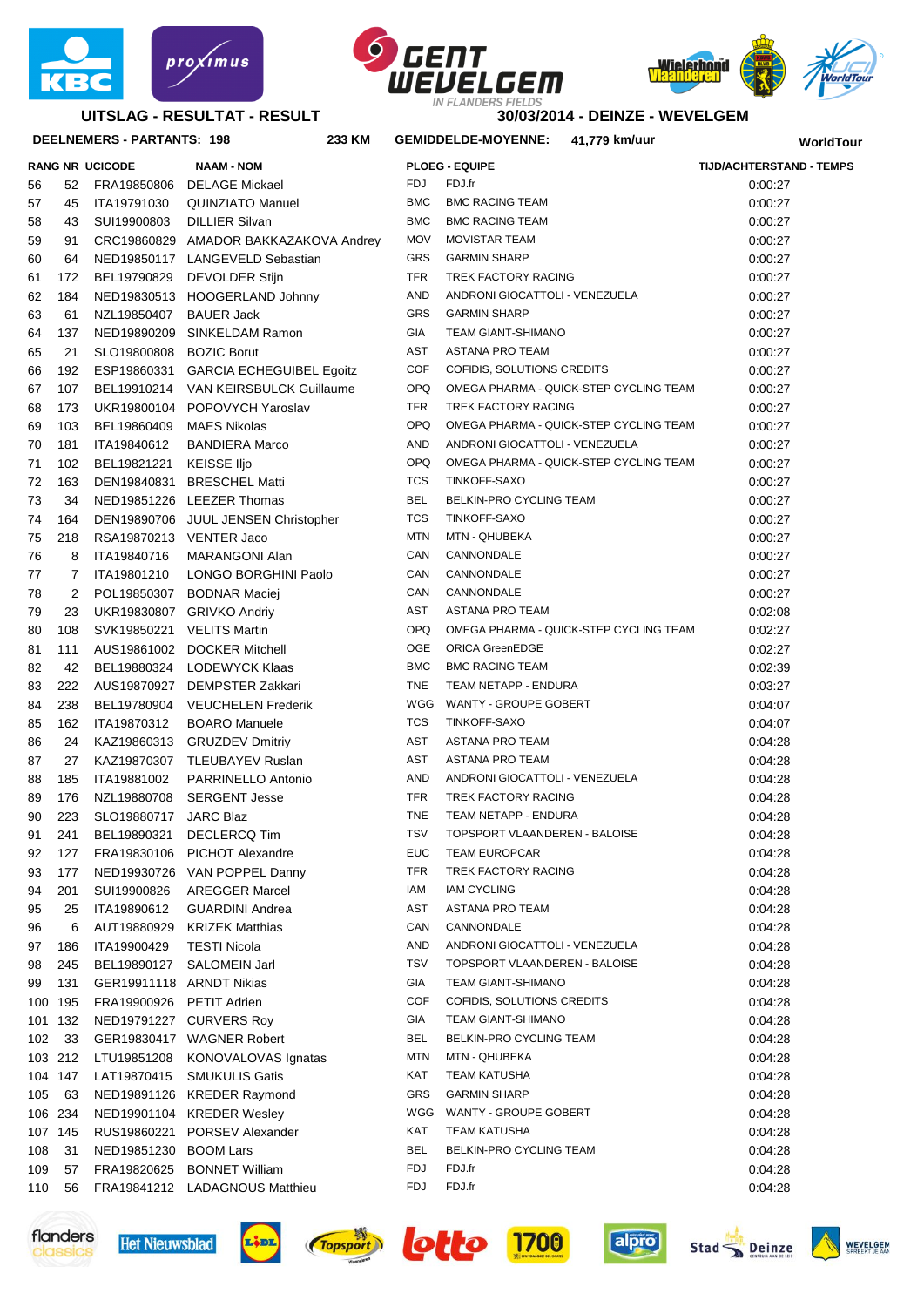

### **UITSLAG - RESULTAT - RESULT**





**30/03/2014 - DEINZE - WEVELGEM**

| DEELNEMERS - PARTANTS: 198 |         |                                  | 233 KM                                   | GEMIDDELDE-MOYENNE: 41,779 km/uur |                                |                                        | WorldTour                       |  |
|----------------------------|---------|----------------------------------|------------------------------------------|-----------------------------------|--------------------------------|----------------------------------------|---------------------------------|--|
|                            |         | <b>RANG NR UCICODE</b>           | <b>NAAM - NOM</b>                        |                                   | <b>PLOEG - EQUIPE</b>          |                                        | <b>TIJD/ACHTERSTAND - TEMPS</b> |  |
|                            | 111 104 |                                  | BEL19800930 STEEGMANS Gert               | OPQ                               |                                | OMEGA PHARMA - QUICK-STEP CYCLING TEAM | 0:04:28                         |  |
|                            | 112 158 |                                  | GBR19860525 THOMAS Geraint               | <b>SKY</b>                        | <b>TEAM SKY</b>                |                                        | 0.04.28                         |  |
| 113                        | 36      |                                  | NED19771105 TJALLINGII Maarten           | BEL                               | BELKIN-PRO CYCLING TEAM        |                                        | 0.04.28                         |  |
|                            | 114 246 | BEL19900601                      | <b>VANBILSEN Kenneth</b>                 | <b>TSV</b>                        | TOPSPORT VLAANDEREN - BALOISE  |                                        | 0:04:28                         |  |
|                            | 115 243 | BEL19890821                      | <b>STEELS Stijn</b>                      | <b>TSV</b>                        | TOPSPORT VLAANDEREN - BALOISE  |                                        | 0.04.28                         |  |
| 116                        | 66      | BEL19800505                      | <b>NUYENS Nick</b>                       | GRS                               | <b>GARMIN SHARP</b>            |                                        | 0.04.28                         |  |
|                            | 117 187 |                                  | NED19820930 VAN HUMMEL Kenny Robert      | AND                               | ANDRONI GIOCATTOLI - VENEZUELA |                                        | 0.04.28                         |  |
| 118                        | 51      | BEL19800317                      | <b>BOUCHER David</b>                     | FDJ                               | FDJ.fr                         |                                        | 0:08:11                         |  |
| 119                        | 76      | ITA19890616                      | <b>PALINI Andrea</b>                     | LAM                               | LAMPRE-MERIDA                  |                                        | 0:08:11                         |  |
| 120                        | 4       | USA19830131                      | KING Edward                              | CAN                               | CANNONDALE                     |                                        | 0:08:11                         |  |
|                            | 121 122 | FRA19890605                      | <b>COUSIN Jerome</b>                     | <b>EUC</b>                        | <b>TEAM EUROPCAR</b>           |                                        | 0:08:11                         |  |
| 122                        | 83      | BEL19890828                      | DEBUSSCHERE Jens                         | <b>LTB</b>                        | LOTTO BELISOL                  |                                        | 0:08:11                         |  |
|                            | 123 213 |                                  | RSA19860412 THOMSON Jay Robert           | <b>MTN</b>                        | MTN - QHUBEKA                  |                                        | 0.08:11                         |  |
| 124                        | 94      |                                  | ESP19781127 GUTIERREZ PALACIOS José Ivan | <b>MOV</b>                        | <b>MOVISTAR TEAM</b>           |                                        | 0:08:11                         |  |
|                            | 125 188 | ITA19920711                      | <b>ZORDAN Andrea</b>                     | AND                               | ANDRONI GIOCATTOLI - VENEZUELA |                                        | 0:08:11                         |  |
|                            | 126 207 | BEL19841122 ISTA Kevyn           |                                          | IAM                               | <b>IAM CYCLING</b>             |                                        | 0:08:11                         |  |
|                            | 127 124 |                                  | FRA19791207 ENGOULVENT Jimmy             | <b>EUC</b>                        | <b>TEAM EUROPCAR</b>           |                                        | 0:08:11                         |  |
| 128                        | 74      | ITA19890131                      | <b>FAVILLI Elia</b>                      | LAM                               | LAMPRE-MERIDA                  |                                        | 0:08:11                         |  |
|                            | 129 168 |                                  | RUS19850702 TRUSOV Nikolay               | TCS                               | TINKOFF-SAXO                   |                                        | 0.08:11                         |  |
| 130                        | 81      |                                  | DEN19800116 BAK Lars Ytting              | <b>LTB</b>                        | LOTTO BELISOL                  |                                        | 0:08:11                         |  |
| 131                        | 62      |                                  | USA19840602 FARRAR Tyler                 | GRS                               | <b>GARMIN SHARP</b>            |                                        | 0:08:11                         |  |
|                            | 132 146 |                                  | GER19890219 SELIG Rudiger                | KAT                               | <b>TEAM KATUSHA</b>            |                                        | 0:13:04                         |  |
| 133                        | 26      |                                  | KAZ19840512 IGLINSKIY Valentin           | AST                               | ASTANA PRO TEAM                |                                        | 0:13:04                         |  |
| 134                        | 98      |                                  | GER19921104 SÜTTERLIN Jasha              | <b>MOV</b>                        | <b>MOVISTAR TEAM</b>           |                                        | 0:13:04                         |  |
|                            | 135 165 | SVK19921221 KOLÁR Michal         |                                          | TCS                               | TINKOFF-SAXO                   |                                        | 0:13:04                         |  |
|                            | 136 231 | BEL19900811                      | DE TROYER Tim                            | WGG                               | WANTY - GROUPE GOBERT          |                                        | 0:13:04                         |  |
|                            | 137 118 | GBR19920807 YATES Simon          |                                          | <b>OGE</b>                        | <b>ORICA GreenEDGE</b>         |                                        | 0:13:04                         |  |
| 138                        | 5       |                                  | SLO19861125 KOREN Kristijan              | CAN                               | CANNONDALE                     |                                        | 0:13:04                         |  |
|                            | 139 193 | EST19870709                      | <b>JOEAAR Gert</b>                       | <b>COF</b>                        | COFIDIS, SOLUTIONS CREDITS     |                                        | 0:13:04                         |  |
| 140                        | 11      | ITA19890602                      | APPOLLONIO Davide                        | ALM                               | AG2R LA MONDIALE               |                                        | 0:13:04                         |  |
| 141                        | 78      |                                  | ARG19830307 RICHEZE Maximiliano Ariel    | LAM                               | LAMPRE-MERIDA                  |                                        | 0:13:04                         |  |
|                            | 142 196 |                                  | FRA19930710 SENECHAL Florian             | COF                               | COFIDIS, SOLUTIONS CREDITS     |                                        | 0:14:29                         |  |
| 143                        | 96      | ESP19890911 SANZ Enrique         |                                          | <b>MOV</b>                        | <b>MOVISTAR TEAM</b>           |                                        | 0:14:29                         |  |
| 144                        | 48      |                                  | DEN19910311 LANDER Sebastian             | <b>BMC</b>                        | <b>BMC RACING TEAM</b>         |                                        | 0:14:29                         |  |
|                            | 145 138 |                                  | NED19850613 TIMMER Albert                | GIA                               | <b>TEAM GIANT-SHIMANO</b>      |                                        | 0:14:29                         |  |
| 146                        | 54      |                                  | BRA19790616 FISCHER Murilo Antonio       | FDJ                               | FDJ.fr                         |                                        | 0:14:29                         |  |
|                            | 147 141 |                                  | RUS19860421 ISAICHEV Vladimir            | KAT                               | <b>TEAM KATUSHA</b>            |                                        | 0:14:29                         |  |
|                            | 148 216 |                                  | GER19870122 STAUFF Andreas               | <b>MTN</b>                        | MTN - QHUBEKA                  |                                        | 0:14:29                         |  |
| 149                        | - 14    |                                  | FRA19910605 DANIEL Maxime                | ALM                               | AG2R LA MONDIALE               |                                        | 0:14:29                         |  |
|                            | 150 125 |                                  | FRA19810625 GENE Yohann                  | EUC                               | <b>TEAM EUROPCAR</b>           |                                        | 0:14:29                         |  |
|                            | 151 208 | LAT19820408                      | <b>SARAMOTINS Aleksejs</b>               | IAM                               | <b>IAM CYCLING</b>             |                                        | 0:14:29                         |  |
|                            | 152 12  | LTU19851226                      | <b>BAGDONAS Gediminas</b>                | ALM                               | AG2R LA MONDIALE               |                                        | 0:14:29                         |  |
|                            | 153 191 |                                  | BEL19870717 CAMMAERTS Edwig              | COF                               | COFIDIS, SOLUTIONS CREDITS     |                                        | 0:14:29                         |  |
|                            |         | Non partants / Niet vertrokken : |                                          |                                   |                                |                                        |                                 |  |
|                            | 117     | CAN19770509 TUFT Svein           |                                          | <b>OGE</b>                        | <b>ORICA GreenEDGE</b>         |                                        |                                 |  |
|                            |         | Abbandons / Opgaves :            |                                          |                                   |                                |                                        |                                 |  |
|                            | 28      | KAZ19791102                      | <b>MURAVYEV Dmitriy</b>                  | AST                               | ASTANA PRO TEAM                |                                        |                                 |  |
|                            | 32      | NED19830411 FLENS Rick           |                                          | BEL.                              | BELKIN-PRO CYCLING TEAM        |                                        |                                 |  |
|                            | 38      | BEL19820513                      | WYNANTS Maarten                          | BEL                               | BELKIN-PRO CYCLING TEAM        |                                        |                                 |  |
|                            | 55      | FRA19800609                      | <b>GESLIN Anthony</b>                    | FDJ                               | FDJ.fr                         |                                        |                                 |  |
|                            | 65      | GBR19770104 MILLAR David         |                                          | GRS                               | <b>GARMIN SHARP</b>            |                                        |                                 |  |
|                            | 68      | BEL19810204                      | VANSUMMEREN Johan                        | GRS                               | <b>GARMIN SHARP</b>            |                                        |                                 |  |
|                            | 71      | ITA19931029                      | <b>BONIFAZIO Niccolo</b>                 | LAM                               | LAMPRE-MERIDA                  |                                        |                                 |  |
|                            | 73      | ITA19870526                      | DODI Luca                                | LAM                               | LAMPRE-MERIDA                  |                                        |                                 |  |



classics





ITA19810910 POZZATO Filippo LAM LAMPRE-MERIDA